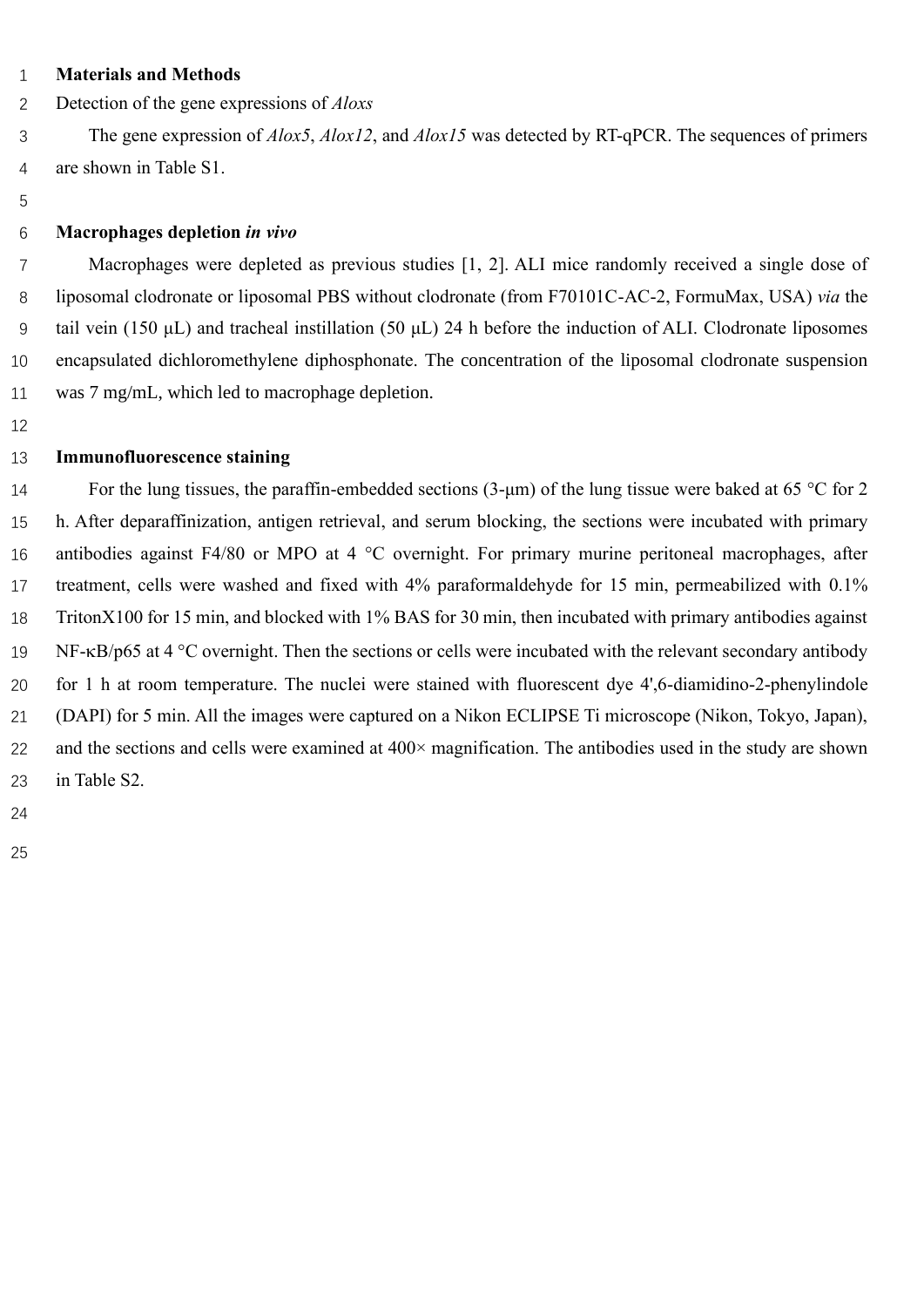# 26 **Supplementary Tables**

27 Table S1. Sequences of the primers used to quantitate gene expression.

| Gene          | Forward primer $(5'–3')$ | Reverse primer $(5'–3')$    |
|---------------|--------------------------|-----------------------------|
| $A$ lox5      | GTTCCCATGTTACCGCTGGA     | <b>TACGTCTGTGCTGCTTGAGG</b> |
| $A\log 12$    | TTCTCCGGATCCCTCAACCT     | CGGGAACGTCGAAGTCAAAC        |
| $A\alpha l$ 5 | GTA ACCCACCACGTTCAGCA    | AAAGCGGAAGCGATCAAGGA        |

28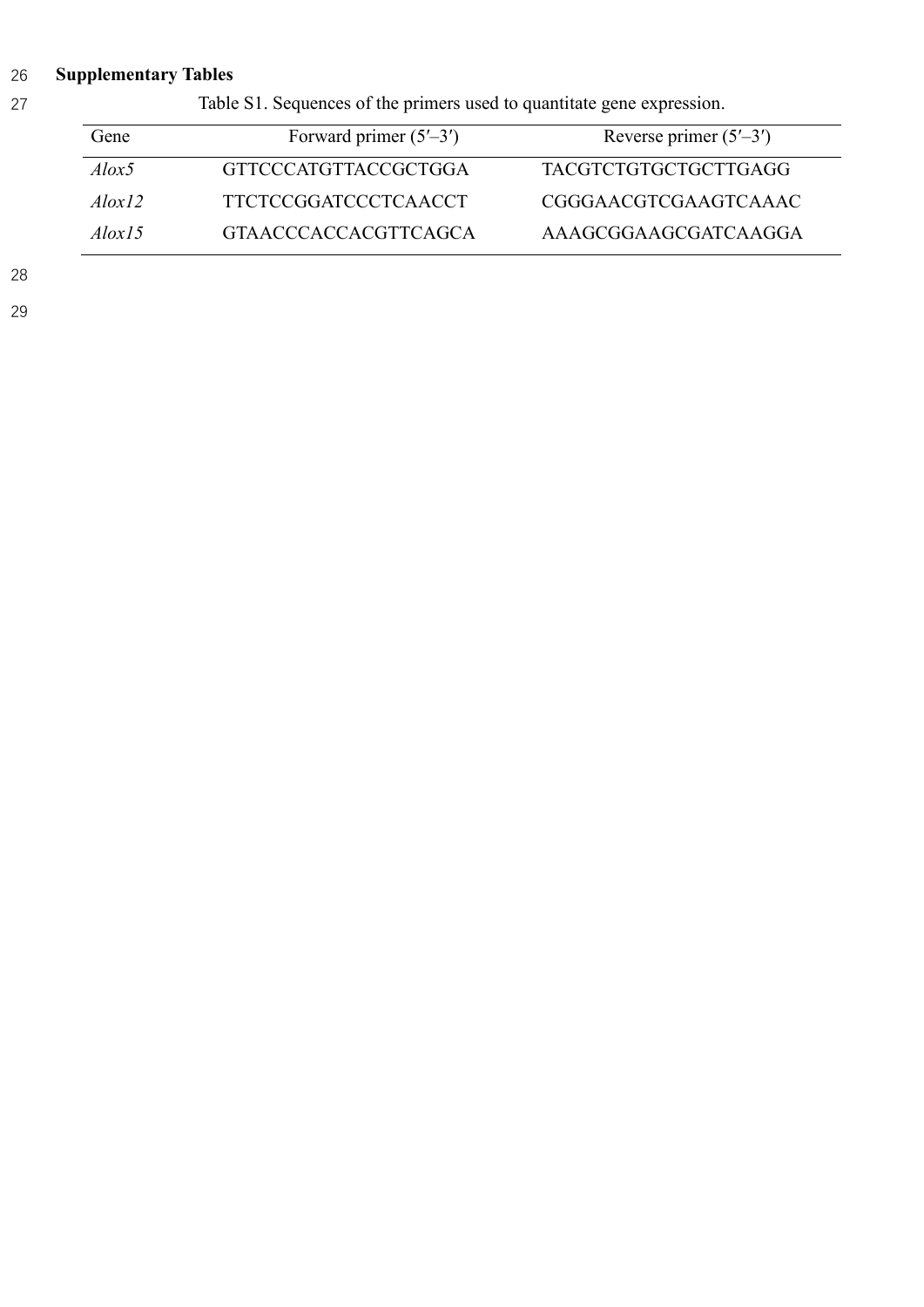| Antibodies                                                       | Source        | Catalog       | Dilution ratio |
|------------------------------------------------------------------|---------------|---------------|----------------|
| F4/80 polyclonal antibody                                        | Servicebio    | GB11027       | 1:500          |
| MPO polyclonal antibody                                          | Servicebio    | GB11224       | 1:500          |
| $NF$ - $\kappa$ Bp65 polyclonal antibody                         | Servicebio    | GB11142       | 1:200          |
| DyLight 488 Conjugated AffiniPure Goat<br>Anti-rabbit $IgG(H+L)$ | <b>Boster</b> | <b>BA1127</b> | 1:400          |
| DyLight 550 Conjugated AffiniPure Goat<br>Anti-rabbit $IgG(H+L)$ | <b>Boster</b> | <b>BA1135</b> | 1:400          |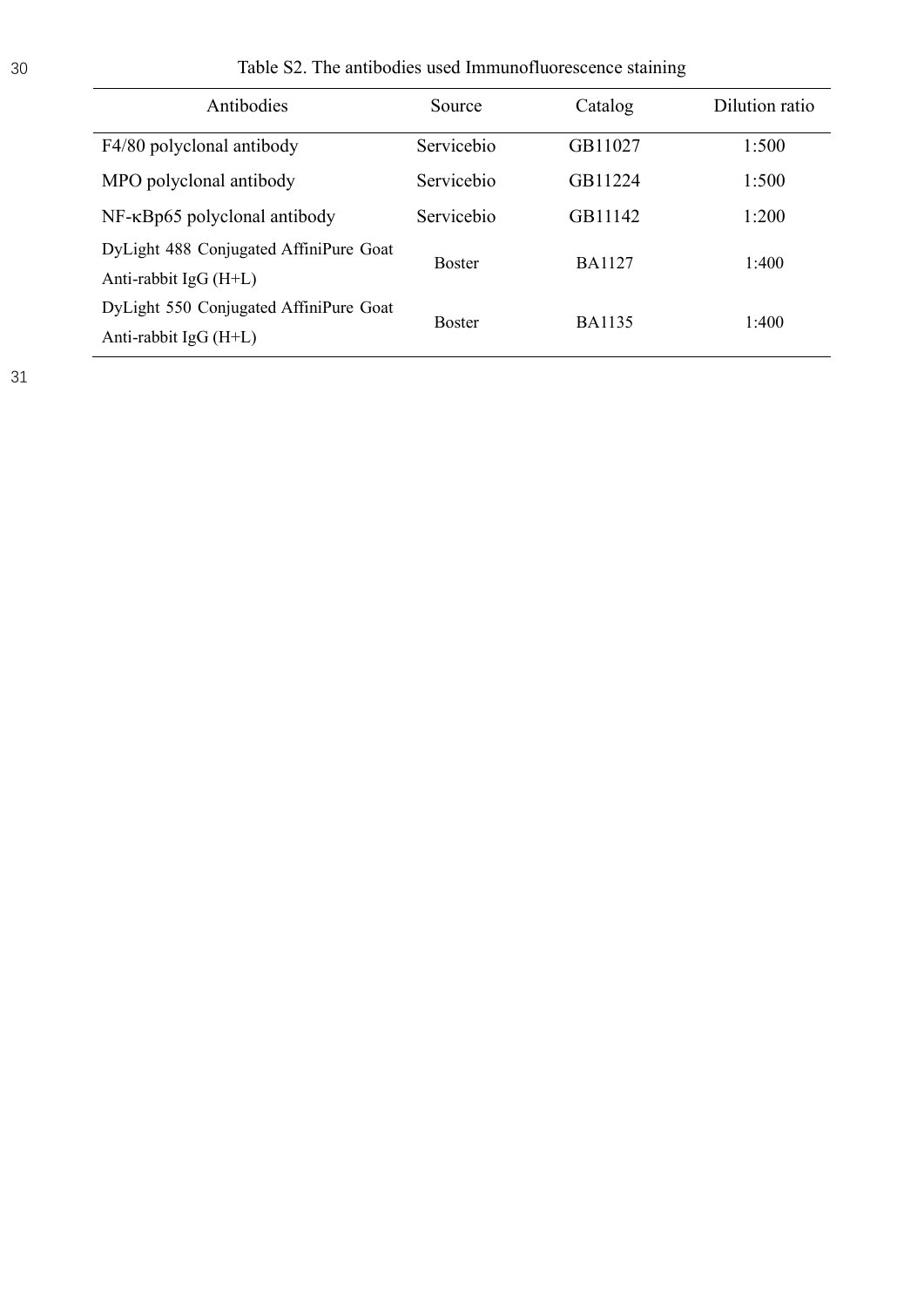

 treated mice with and without PTUPB treatment. C57BL/6 mice were intraperitoneally injected with PTUPB 1 h before the LPS administration. Twelve hours after the LPS administration. Expression of sEH and COX- 2 protein in lung tissue was detected by Western blotting (A-C, *n* = 4-8). Picture in the red frame is also shown in Fig. 1. mRNA expression of *Cyp2j6*, *Cyp2j9*, *Alox5*, *Alox12*, and *Alox15* in the lungs was detected by RT-39 qPCR (D-H,  $n = 6-8$ ). Data are expressed as the mean  $\pm$  SD. \*\*  $P < 0.01$  and \*\*\*  $P < 0.001$ .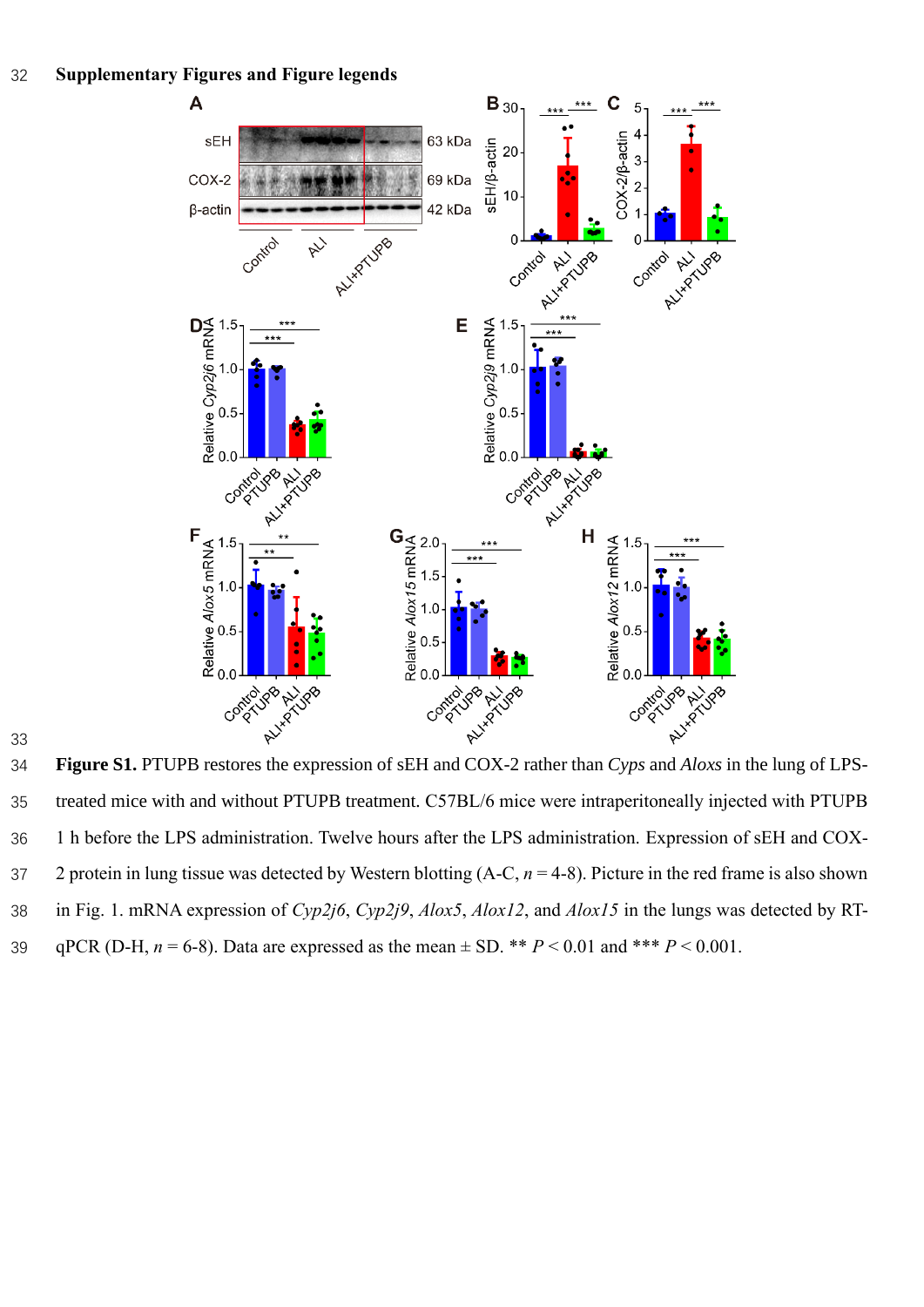

 **Figure S2.** PTUPB reduces the infiltration of the neutrophils and macrophages in LPS-induced lung injury mice. C57BL/6 mice received LPS injection (5 mg/kg, *i.t.*) with or without PTUPB pre-treatment (5 mg/kg) for 1 h. Twelve hours after the LPS injection, immunofluorescent assay was used to detect the expression of MPO (Green) and F4/80 (Red) as the marker of neutrophils and macrophages, respectively.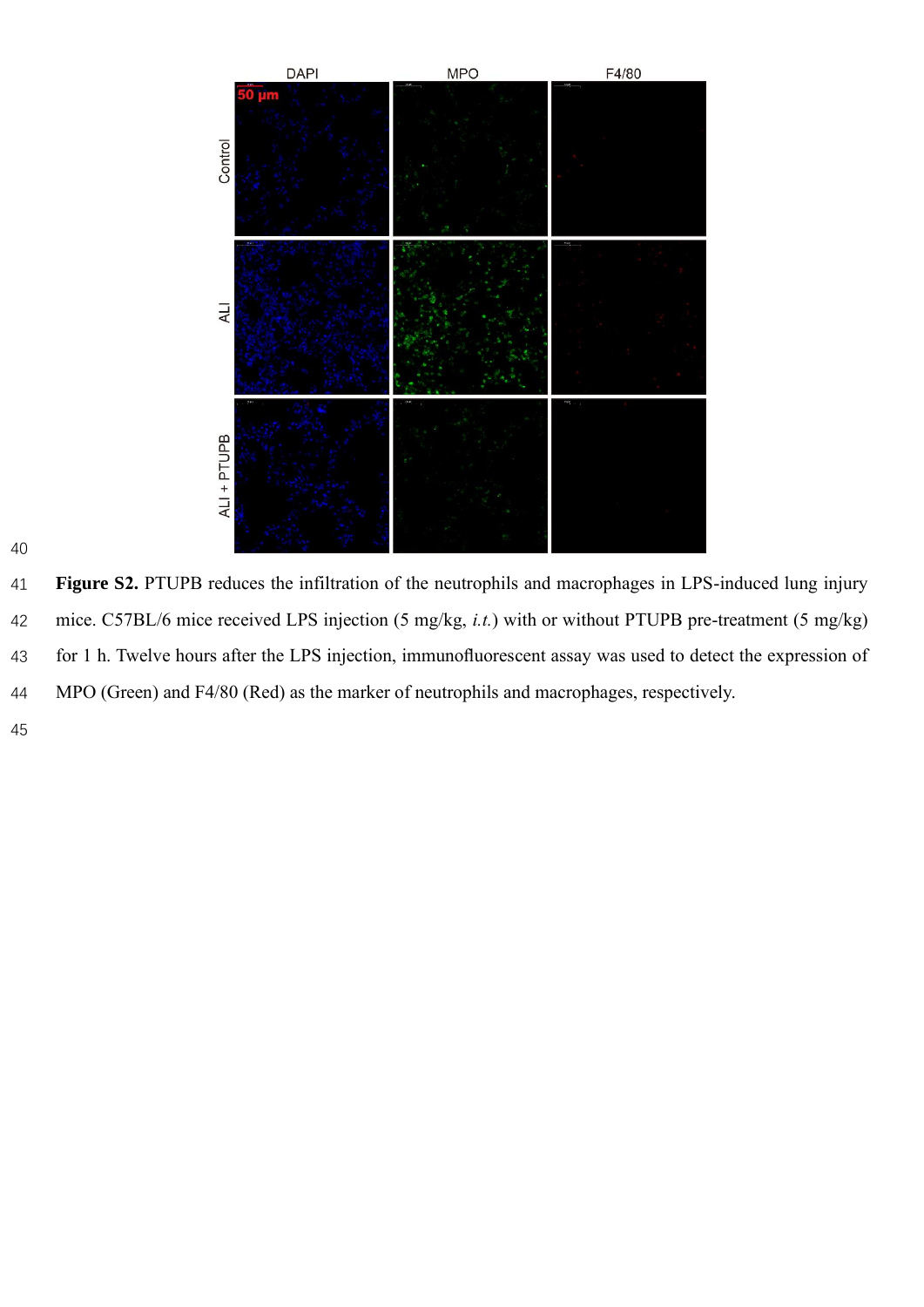

 **Figure S3.** Macrophages depletion ameliorates the lung tissue injury of ALI mice. Liposomal clodronate or liposomal PBS (150 μL, *i.v.* and 50 μL, *i.t*) was administered to mice 24 h before the induction of ALI by LPS (5 mg/kg, *i.t.*). Lung histopathology was performed with H&E staining (A). mRNA expression of *Mcp-1* (B, *n* = 3-4) and *pro-Il-18* (C, *n* = 3-4) in the lungs was detected by RT-qPCR. Protein expression of NLRP3 and pro-IL-1β in lung tissue was detected by Western blotting (D-F, *n* = 3-4). Data are expressed as the mean ± 52 SD.  $* P < 0.05$ .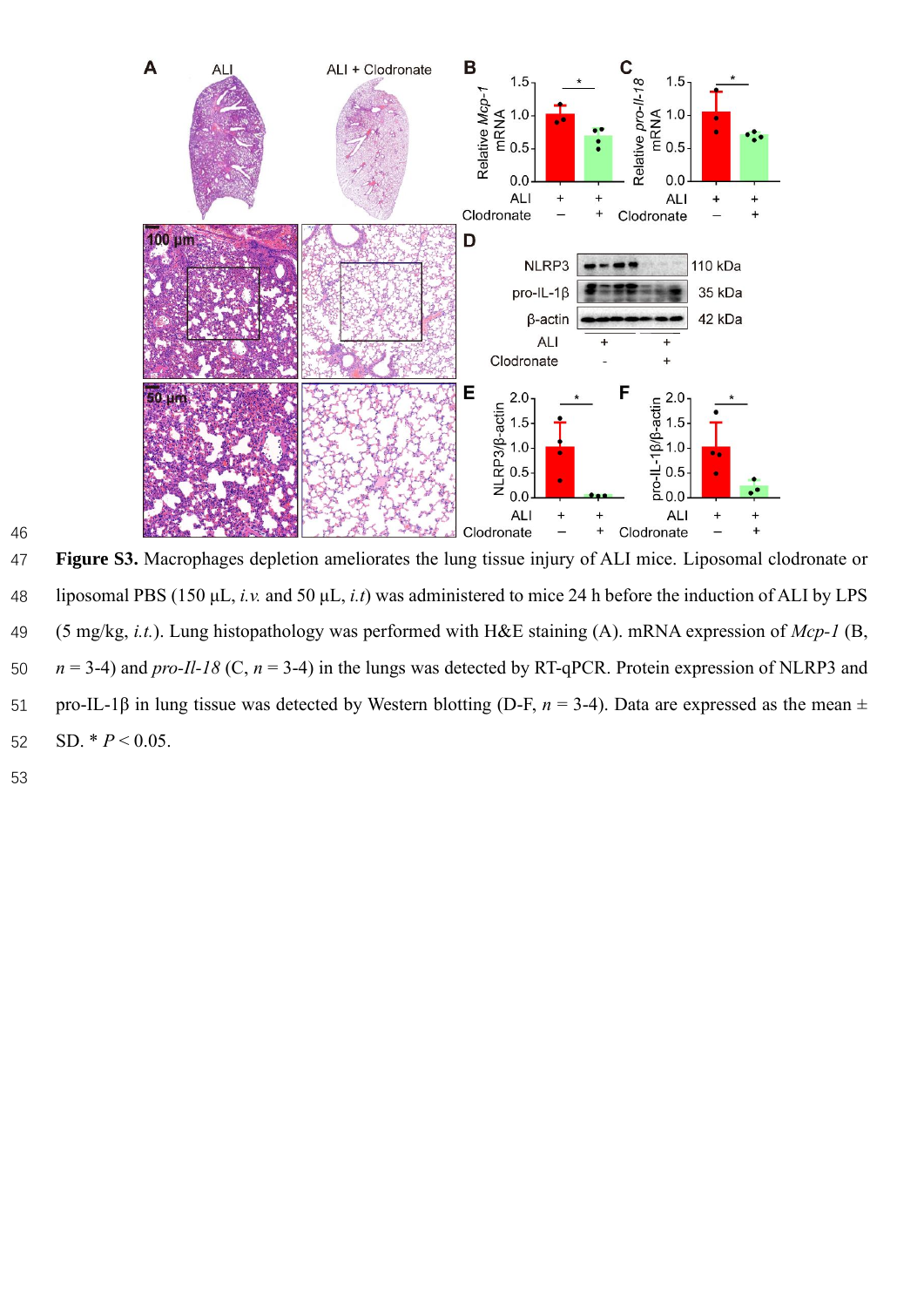

 Primary murine macrophages received LPS treatment (10 ng/mL) with or without PTUPB pre-treatment (1 μM) for 1 h. Twelve hours after the LPS treatment, protein expression of COX-2 and sEH in primary murine 58 macrophage was detected by Western blotting  $(A-C, n=3)$ . Data are expressed as the mean  $\pm$  SD. \* *P* < 0.05.